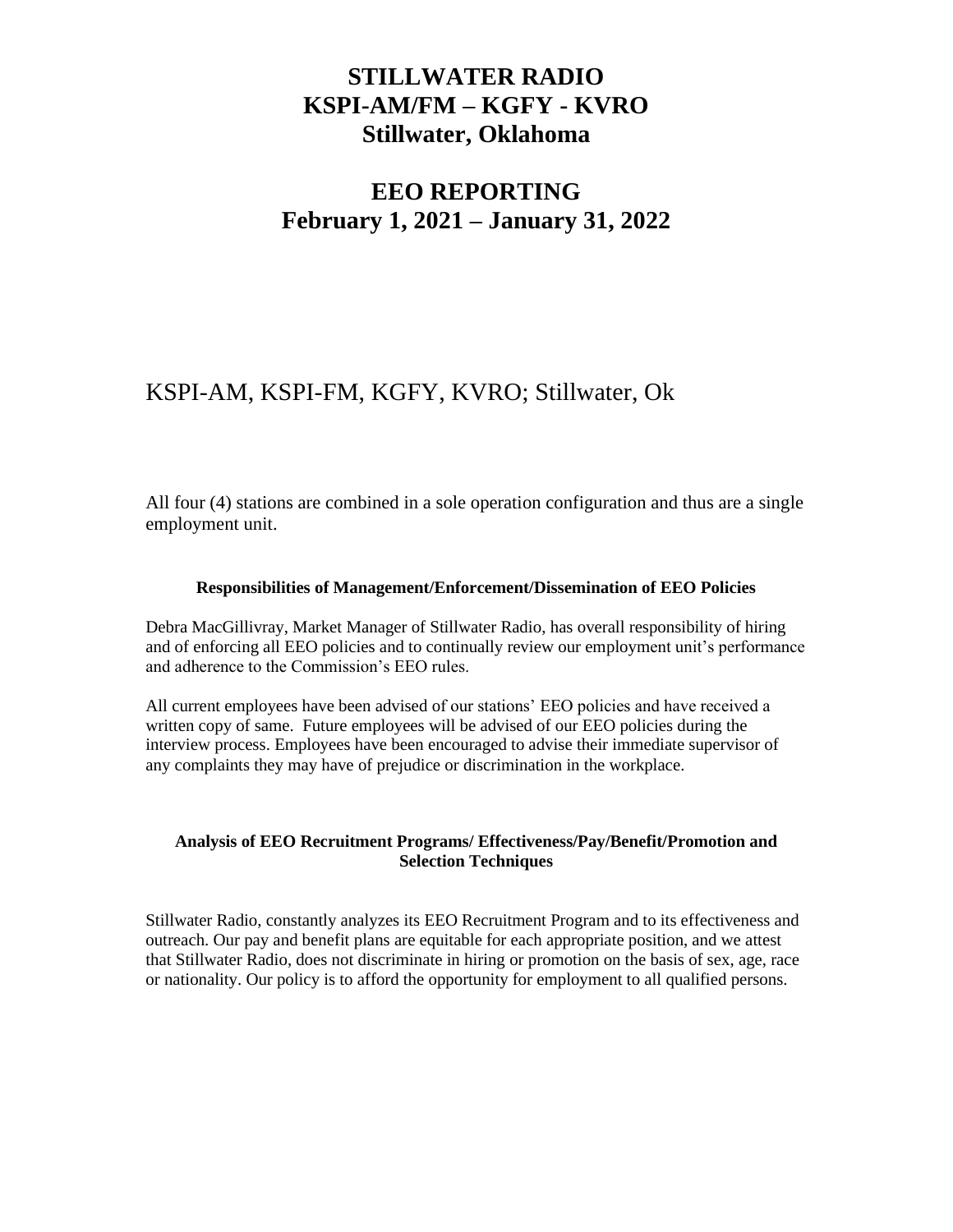## **LIST OF ALL FULL-TIME VACANCIES FILLED FOR THE PERIOD February 1, 2021 – January 31, 2022**

| Position                 | Date Hired | Source of Hire      |
|--------------------------|------------|---------------------|
|                          |            |                     |
| Administrative           | 05/03/2021 | Former Employee     |
| <b>Account Executive</b> | 07/19/2021 | Indeed.com          |
| Program                  | 07/28/2021 | Stillwaterradio.net |
| Account Executive        | 09/22/2021 | Indeed.com          |

Four (4) full-time employees hired during this EEO reporting period.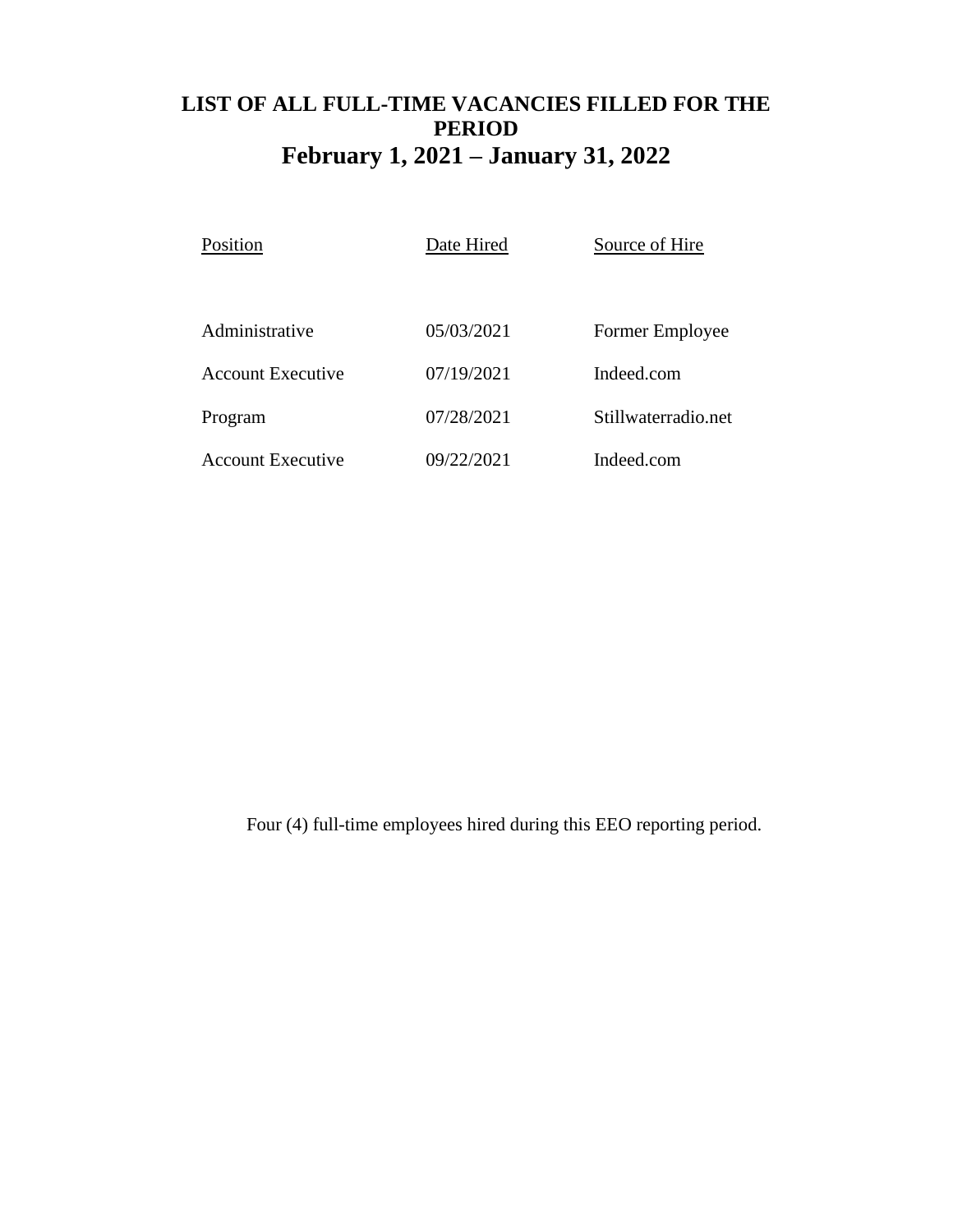## **YEARLY TOTAL NUMBER OF INTERVIEWS**

## **TOTAL NUMBER OF INTERVIEWEES REFERRED BY EACH RECRUITMENT SOURCE**

| <b>Total Number of interviews for full time vacancies</b> |    | 17 |
|-----------------------------------------------------------|----|----|
|                                                           |    |    |
| Stillwater Radio Former Employee                          | 1  |    |
| Stillwater Radio on Air Ad                                |    |    |
| www.stillwaterradio.net                                   | 13 |    |
| <b>Oklahoma Association of Broadcasters</b>               |    |    |
| Allaccess.com                                             |    |    |
| Indeed.com                                                | 3  |    |
| RAB.com                                                   |    |    |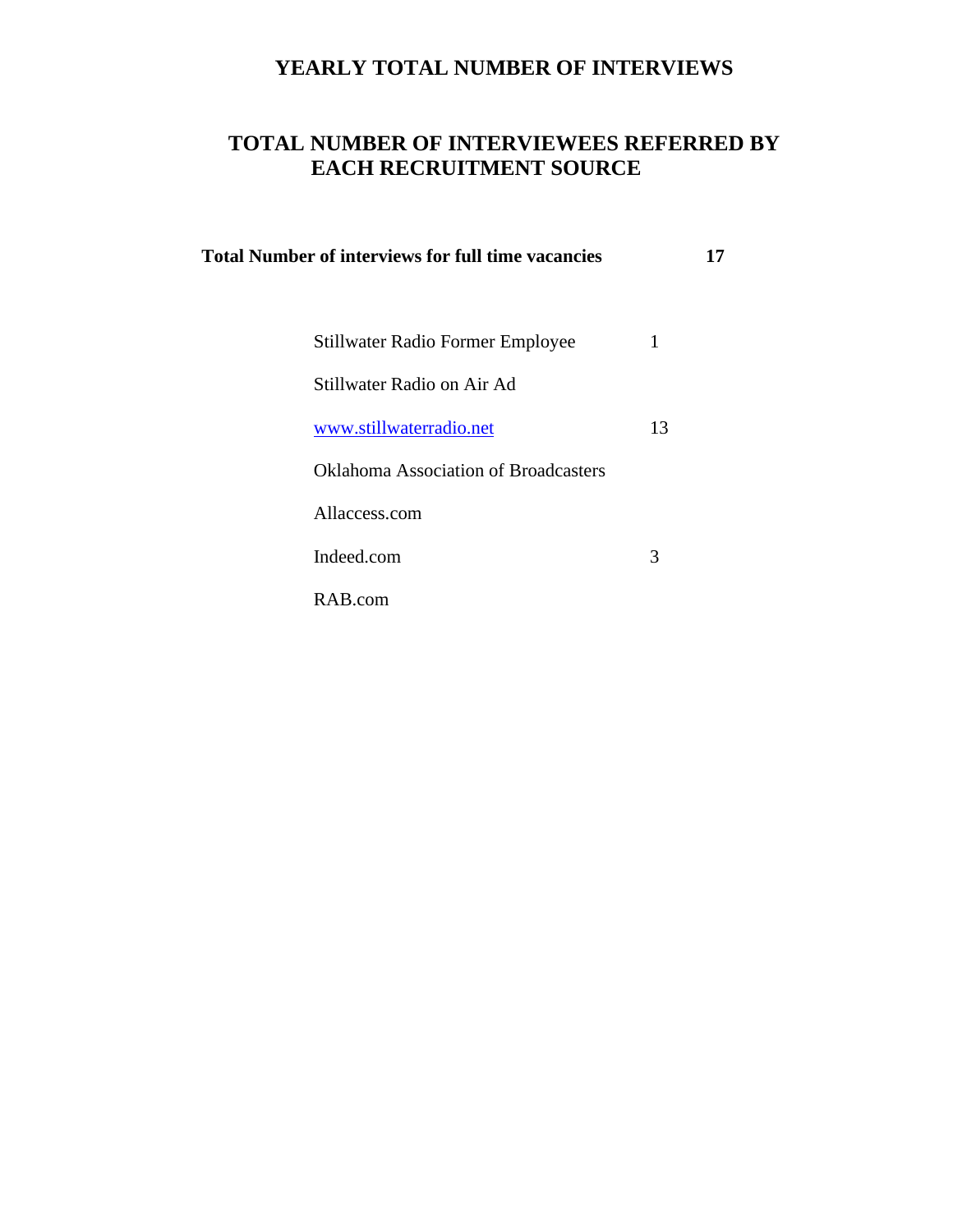### **LIST OF RECRUITMENT SOURCES USED FOR JOB VACANCIES**

Oklahoma State University Pam Ehlers 370 Student Union 405-744-5253 Stillwater, OK 74078 [careers@okstate.edu](mailto:careers@okstate.edu)

Oklahoma State University Linda Stone School of Business 405-744-5192

Oklahoma Association of Broadcasters Nancy Struby 6520 N. Western 405-848-0771 Oklahoma City, OK 73116

Stillwater Radio On-Air Ad Paul Johnson, GM

Allaccess.com website

[www.stillwaterradio.net](http://www.stillwaterradio.net/) Station Internet/On Air

Workforce Oklahoma

Otoe-Missouria Tribe Human Resource Dept. 8151 Highway 177 Red Rock, OK 74651

Pawnee Tribe of Oklahoma Human Resource Dept. PO Box 470 Pawnee, OK 74058

Iowa Tribe of Oklahoma Human Resource Dept. Route 1, Box 721 Perkins, OK 74059

222 Page Hall (405) 466-2231 PO Box 1205 Langston, OK 73050

861 Little Dee Drive (918) 762-3343 Pawnee, OK 74058

Northern Oklahoma College Human Resources Dept. Stillwater Campus (405) 744-2246 1118 West Hall of Fame Stillwater, OK 74076

Deb MacGillivray, DOS 405-372-7800

Langston University **Human Resource Dept.** 

Pawnee College Human Resources Dept.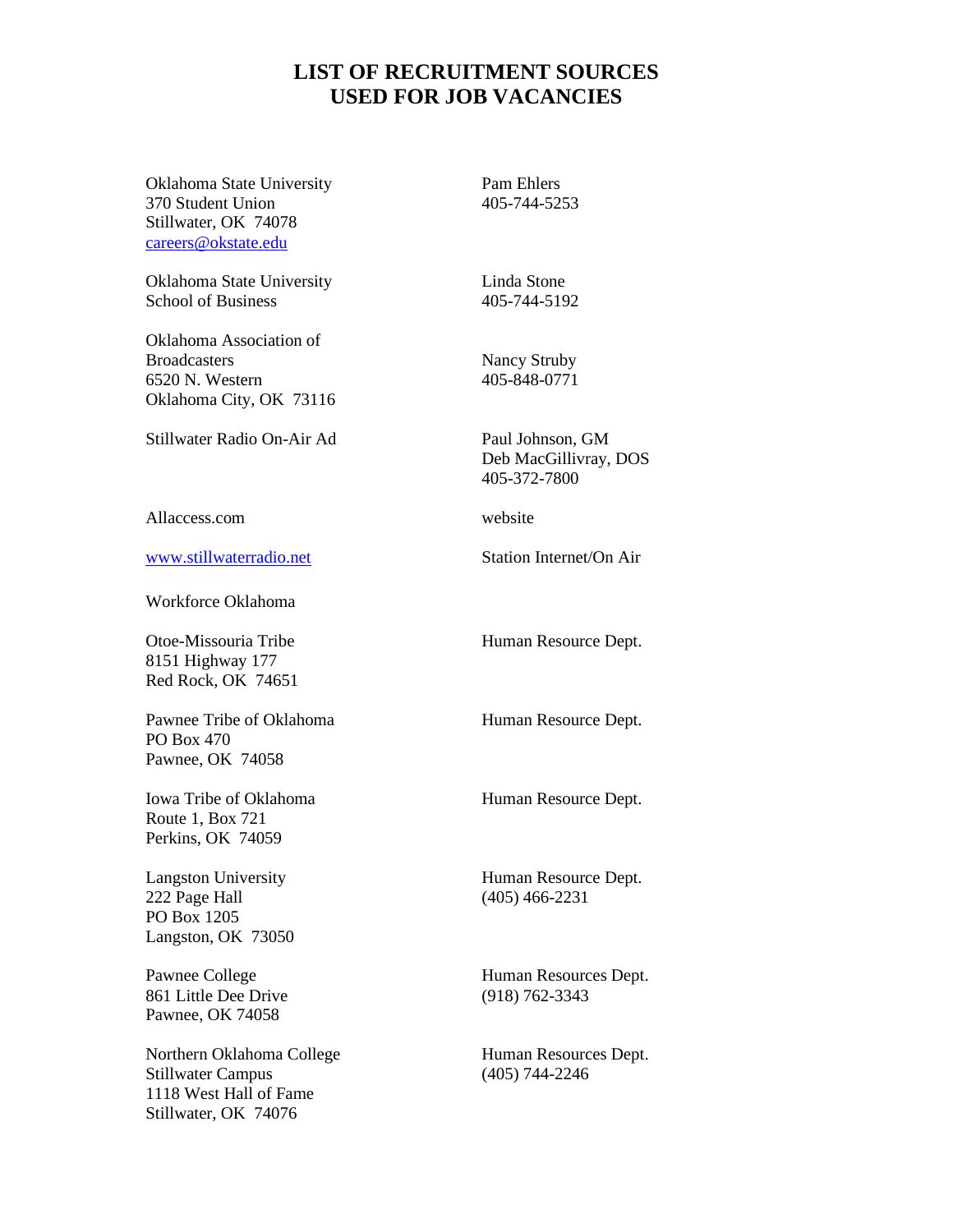### **List Of Recruitment Sources (Continued)**

| HireOSU.org      | website                                   |
|------------------|-------------------------------------------|
| Indeed.com       | website (Shawn Toomey)                    |
| RAB.com          | website (J Hetherington)                  |
| Media Recruiter  | website (Art Scott)                       |
| ZipRecruiter.com | website                                   |
| Inside Radio.com | website (Gene McKay)                      |
| Media Staffing   | Patty Kincaid, VP, GM<br>$(602)$ 971-9382 |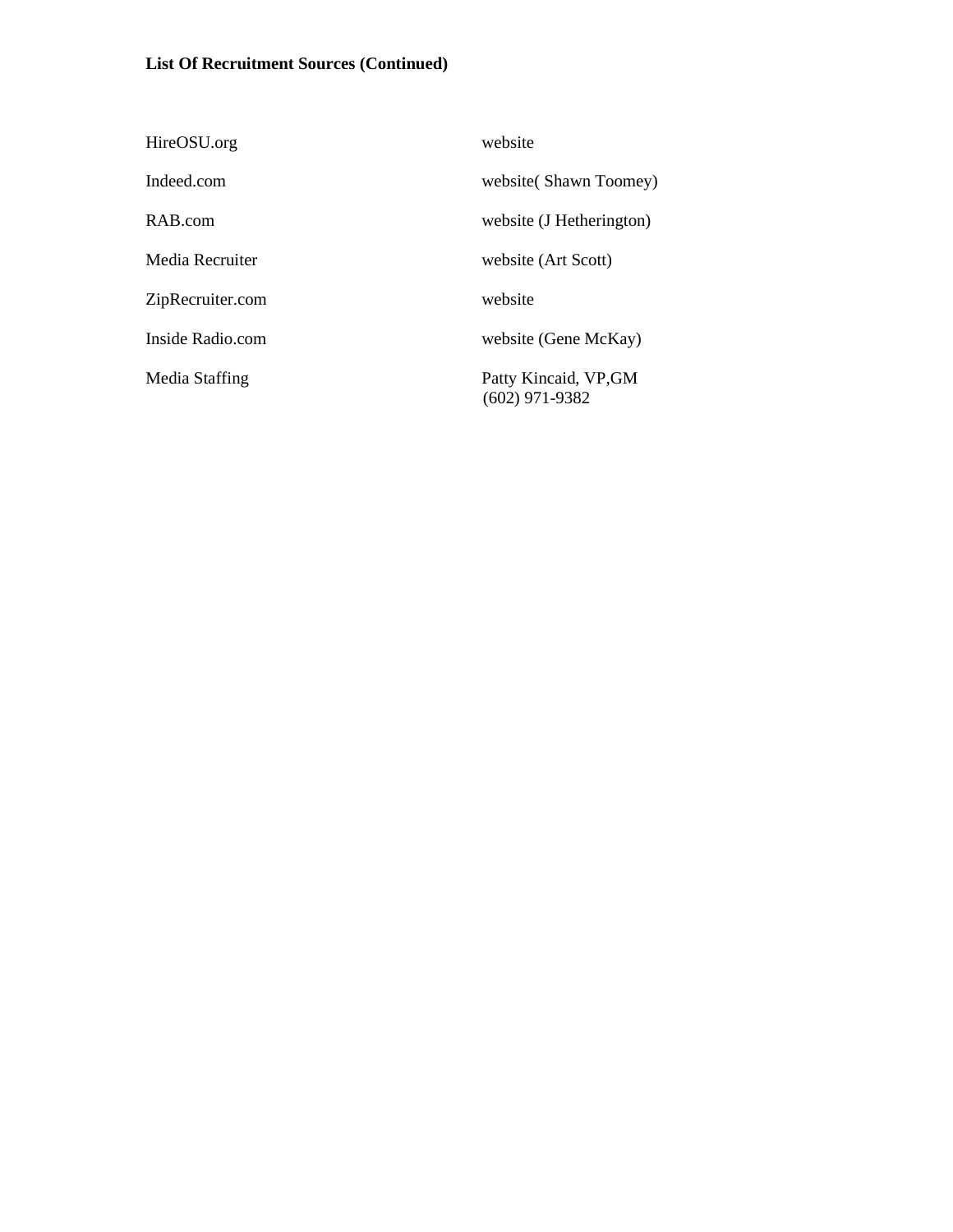### **COMMUNITY GROUPS/ORGANIZATIONS NOTIFIED**

NAACP Human Resource Dept. Ardomor Branch Unit #6148 PO Box 5121 Armore, OK 73403

Stillwater Chamber of Commerce<br>
409 S. Main Street<br>
405-372-5573 409 S. Main Street Stillwater, OK 74074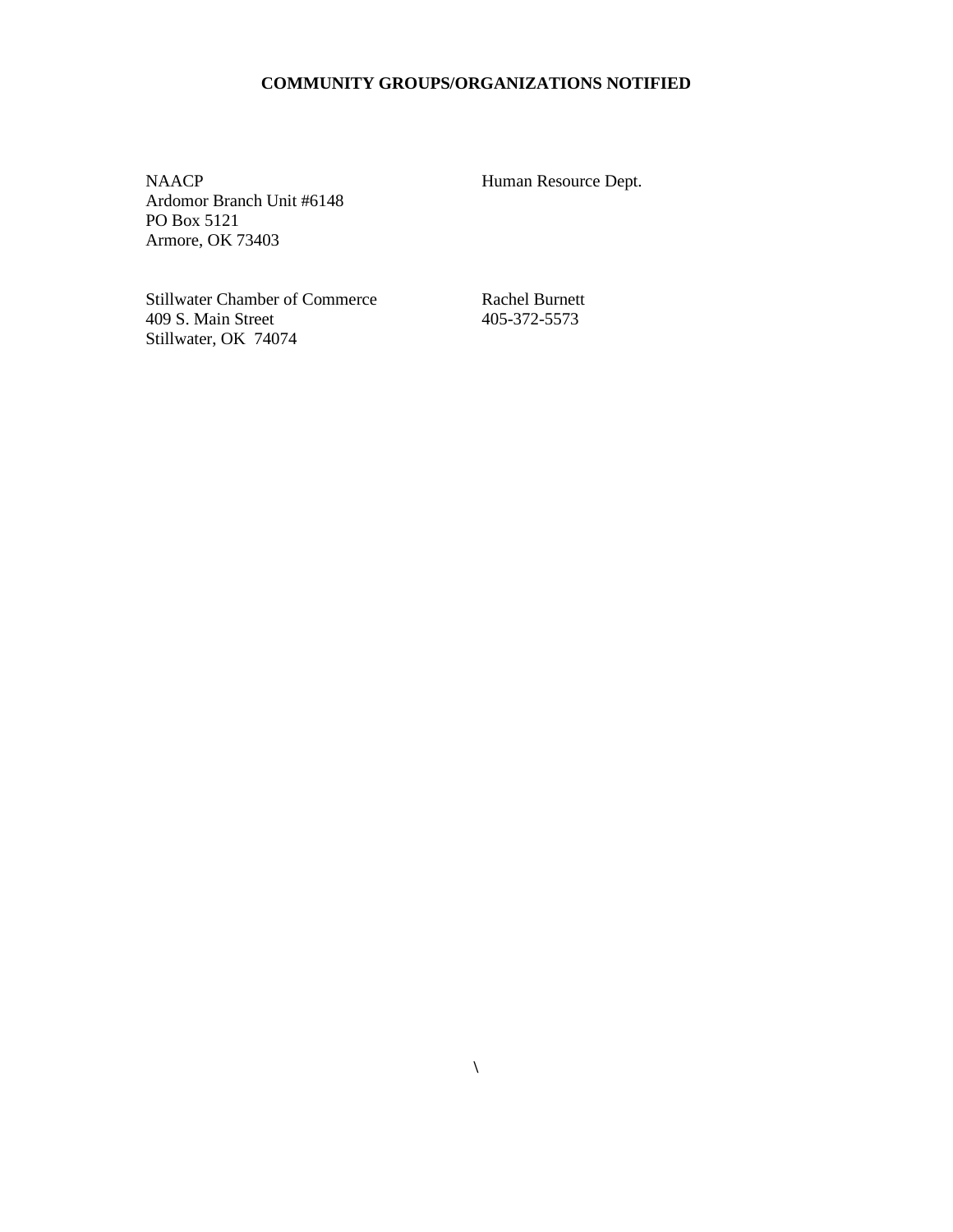## **SUPPLEMENTAL OUTREACH INITIATIVES February 1, 2021 – January 31, 2022 KSPI-AM/FM – KGFY - KVRO STILLWATER, OK**

| 1st Initiative   | Sponsored "Women's Night Out"<br>Thursday, February 13, 2020, $5pm - 8pm$<br>with other area businesses. The event was<br>held at Payne County Expo Center with<br>various businesses in our region. Our<br>employment unit provided information<br>about the broadcast industry for interested<br>participants. Station personnel were on-<br>hand throughout this event to answer<br>questions of any job seekers to the<br>broadcast industry. |
|------------------|---------------------------------------------------------------------------------------------------------------------------------------------------------------------------------------------------------------------------------------------------------------------------------------------------------------------------------------------------------------------------------------------------------------------------------------------------|
| $2nd$ Initiative | Co-sponsored the "OSU Mock Interview"<br>Career Fair, February 17, 2020 at<br>Gallagher-Iba Arena. Throughout this<br>career fair, Stillwater Employees discussed<br>Broadcasting in length and answered<br>questions.                                                                                                                                                                                                                            |
| 3rd Initiative   | Stillwater Radio attended the IHIRE OSU<br>Career Fair, February 26, 2020, held at<br>Gallagher-Iba Arena. . Stillwater Radio<br>employees, during this fair, discussed the<br>broadcast industry at length, offered<br>applications and answered questions<br>students had regarding radio media.                                                                                                                                                |
|                  | In continuing with our supplemental<br>outreach initiative, Paul Johnson, General<br>Manager, Stillwater Radio, was scheduled<br>to give an oral presentation to OSU<br>Advertising and Sales Marketing class,<br>during November 2020 but was cancelled<br>due to COVID-19.                                                                                                                                                                      |
|                  | Although Stillwater Radio continues with<br>our supplemental outreach to area colleges<br>to post internship openings for broadcast<br>and journalism departments, we had no<br>intern recruitment this EEO period. We<br>will continue offering internships for the                                                                                                                                                                              |